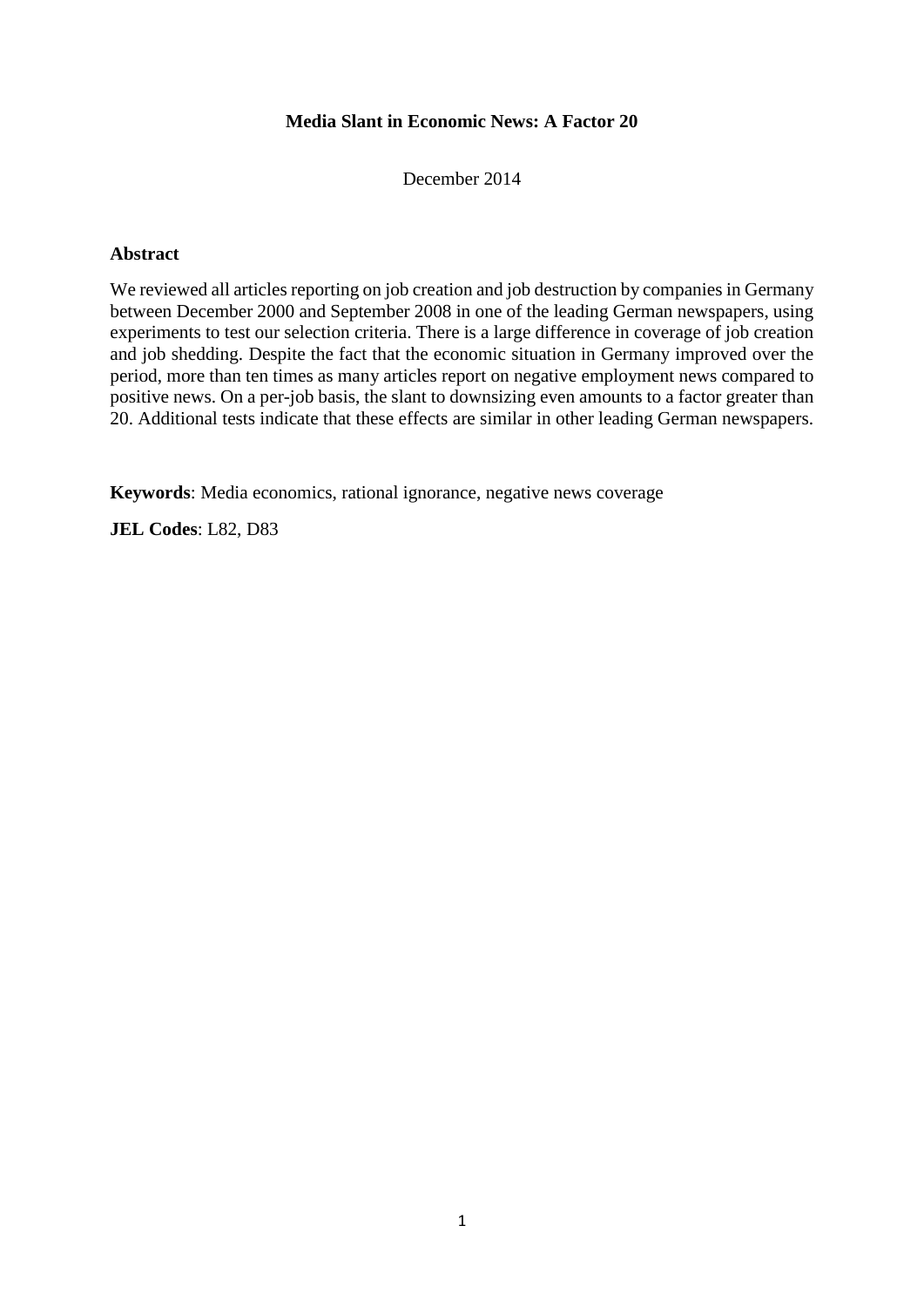### **1. Introduction**

 $\overline{\phantom{a}}$ 

An often heard complaint is that mass media reporting is slanted towards "bad news" and that this contributes towards biased public perceptions. Biased perceptions on the economy may influence investor decisions, company strategies, stock market behavior, employment choices, investment in education, and voting (Abo-Zaid, 2014). Perceptions on the economy are a prime factor in voting behavior in elections, probably best reflected in Bill Clinton's 1992 election "war room" slogan: "It's the economy, stupid!". On the other hand, bad news may serve as a signal to inform risk-averse people, entrepreneurs, or politicians about potential dangers and negative effects on their welfare (McCluskey et al, forthcoming).

Despite these well-known claims, there is surprisingly little empirical evidence whether such slant exists in economic reporting and, if so, how large it is. We use an elaborate and carefully constructed dataset on economic reporting, including more than 7,700 newspaper articles appearing in a time span of almost eight years. Our dataset is an extended version of the dataset used by Friebel and Heinz (2014) who analyze economic xenophobia by comparing media reporting on downsizing of domestic and foreign firms.<sup>1</sup> We use lab experiments to check and test the robustness of our selection of words and concepts to identify good or bad news. We find that more than ten times as many articles report on downsizing compared to upsizing in one leading German newspaper. On a per-job basis, the slant increases to a factor greater than 20. Additional tests indicate that these effects are similar in other leading German newspapers.

The paper most closely related to ours is Harrington (1989) who shows that US television networks gave greater coverage to unemployment, inflation or growth when the statistics were worsening than when they were improving. He assumes that reporting is either positive or negative while in reality positive and negative reporting and events may occur

<sup>&</sup>lt;sup>1</sup> We have extended the dataset by analyzing the coverage on upsizing in *all* leading German quality newspapers.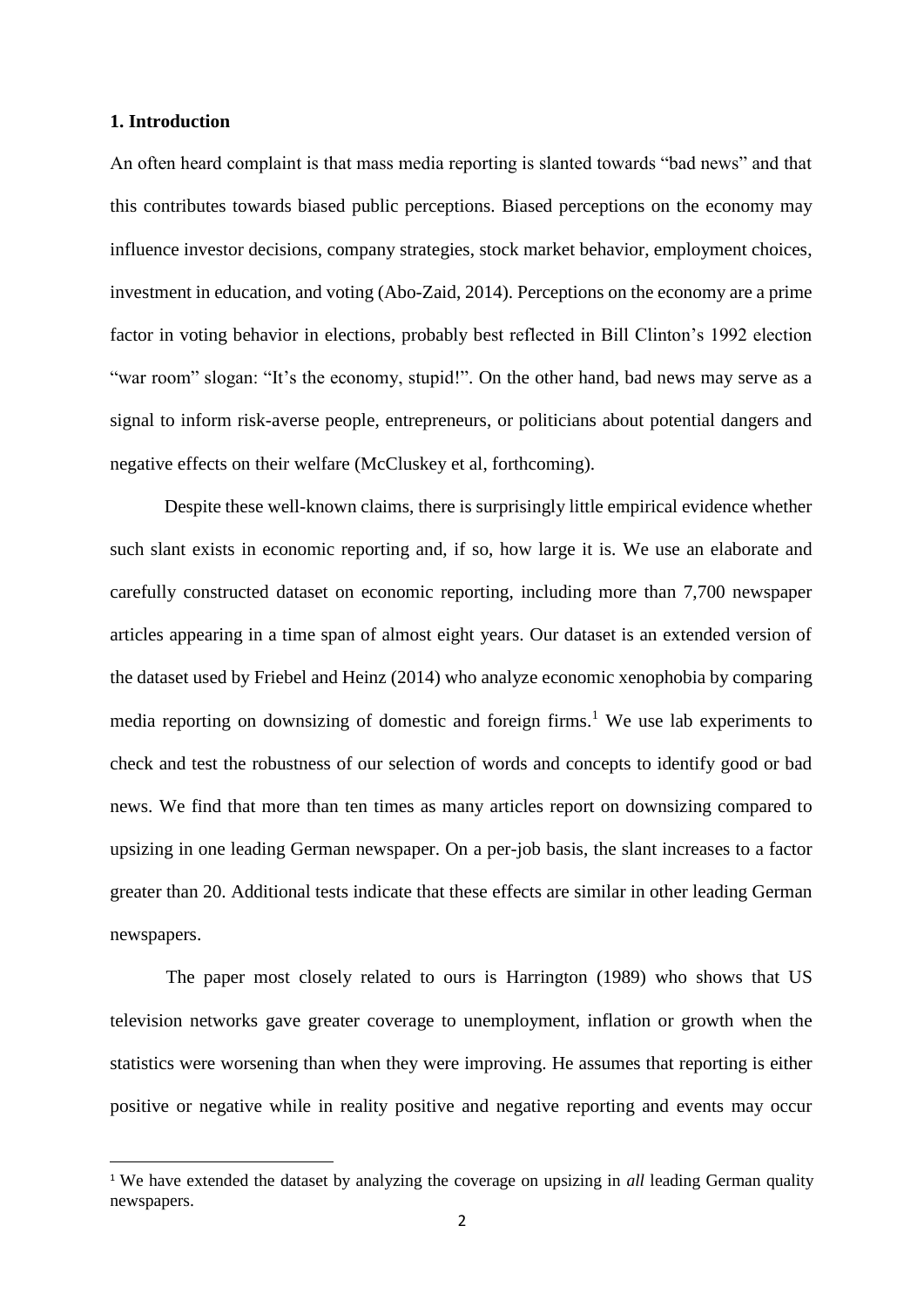simultaneously. In our study some firms shed jobs and others create jobs at the same time. Thus, our study provides arguably a much more accurate measure of media slant in economics news.<sup>2</sup>

### **2. Data**

Using the data base *Nexis*, we identified all articles reporting on up- and downsizing from companies between December 2000 and September 2008 in *Die Welt*, one of the leading German newspapers. We only record articles that mention the creation (shedding) of jobs by a firm in Germany. Articles reporting about upsizing (downsizing) in general or in whole sectors are not recorded.

We utilize the following approach to identify all articles reporting about downsizing. Firstly, we read thousands of newspaper articles in order to identify German synonyms for the term "downsizing". There are some words that are direct synonyms for the word downsizing. However, there are many other terms that without the right context would not be immediately identifiable as a synonym for downsizing (e.g. the word "Restrukturierung" (restructuring) can be used for financial restructuring but also for reporting about job destruction).

Secondly, we conducted two laboratory experiments with twenty participants to ensure that we had not missed synonyms and to verify our understanding of terms related to downsizing.<sup>3</sup> In the first experiment, participants were asked to create an own list of German synonyms of downsizing. In the second one, participants were confronted with 40 words. 8 were synonyms for downsizing, 17 were terms where depending on the context would suggest a downsizing event. 15 words did not concern job destruction at all. Using a scale from "by no

 $\overline{a}$ 

 $2$  For reporting about non-economic topics, authors find negativity slants regarding media coverage of nuclear power risks (Cohen 1983), radiation as a risk for cancer (Koren and Klein (1991), biotechnology risks (Kalaitzandonakes et al. 2004), trade and globalization (Swinnen and Francken 2006). However, in those studies, there are measurement problems due to the lack of good data, low number of observations and the difficulty in identifying "positive" and "negative" impacts. Moreover, "good" and "bad" events rarely occur at the same time.

<sup>&</sup>lt;sup>3</sup> The participants received a fixed wage of 5 $\epsilon$ .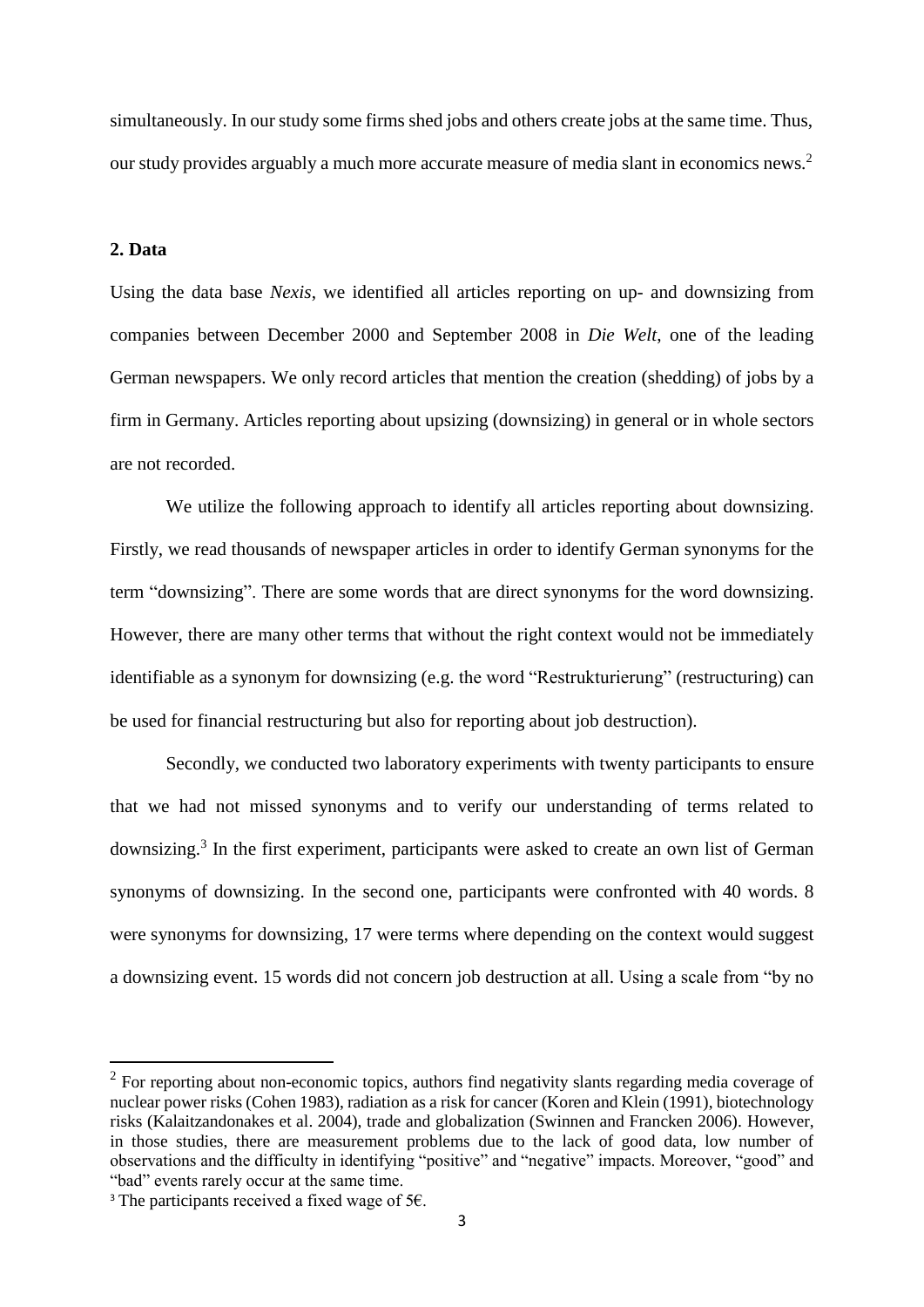means" (1) to "by all means" (5), participants were requested to state to what extent these terms relate to downsizing. The synonyms had a mean score of 4.43 (standard deviation 0.24), the context-depending 3.61 (s.d. 0.45) and the words that we deemed not to be related to downsizing 2.19 (s.d. 0.56).

Thirdly, based on the list of synonyms, we identified and checked all articles in *Die Welt* which contained any of our downsizing terms. In total, 498 different firms are mentioned in one or several of these articles. Next, firm by firm, we checked in detail *all* articles in *Die Welt* in our period of observation in which the companies are mentioned. In total we read around 40,000 articles.

Fourthly, to verify the robustness of our approach, we conducted two further experiments. A first group of twelve participants was presented 40 articles.<sup>4</sup> 20 articles reported on downsizing (according to our dataset) at two randomly chosen firms – thus ten articles per company. Another 20 articles on the same two firms were not included in our data set as we deemed them not related to downsizing. Participants state for each article to what extent they report on job shedding. We end-up with a 96.2% congruence between our and participants' classifications excluding the "do not know" and "no statement possible" answers (including them: 90%). In the second experiment, twelve participants were presented with a package of 40 randomly chosen articles regarding various companies which emerged during a randomly chosen fixed time span. 20 were deemed related and 20 as unrelated to downsizing. Excluding the "do not know" and "no statement possible" answers, we end-up with a congruence of 93.6% between the participants and our own classification (including them: 82%). Thus, both experiments verify our algorithm to identify the downsizing articles.

 $\overline{\phantom{a}}$ 

<sup>&</sup>lt;sup>4</sup> The participants received a fixed wage of 10 $\epsilon$ .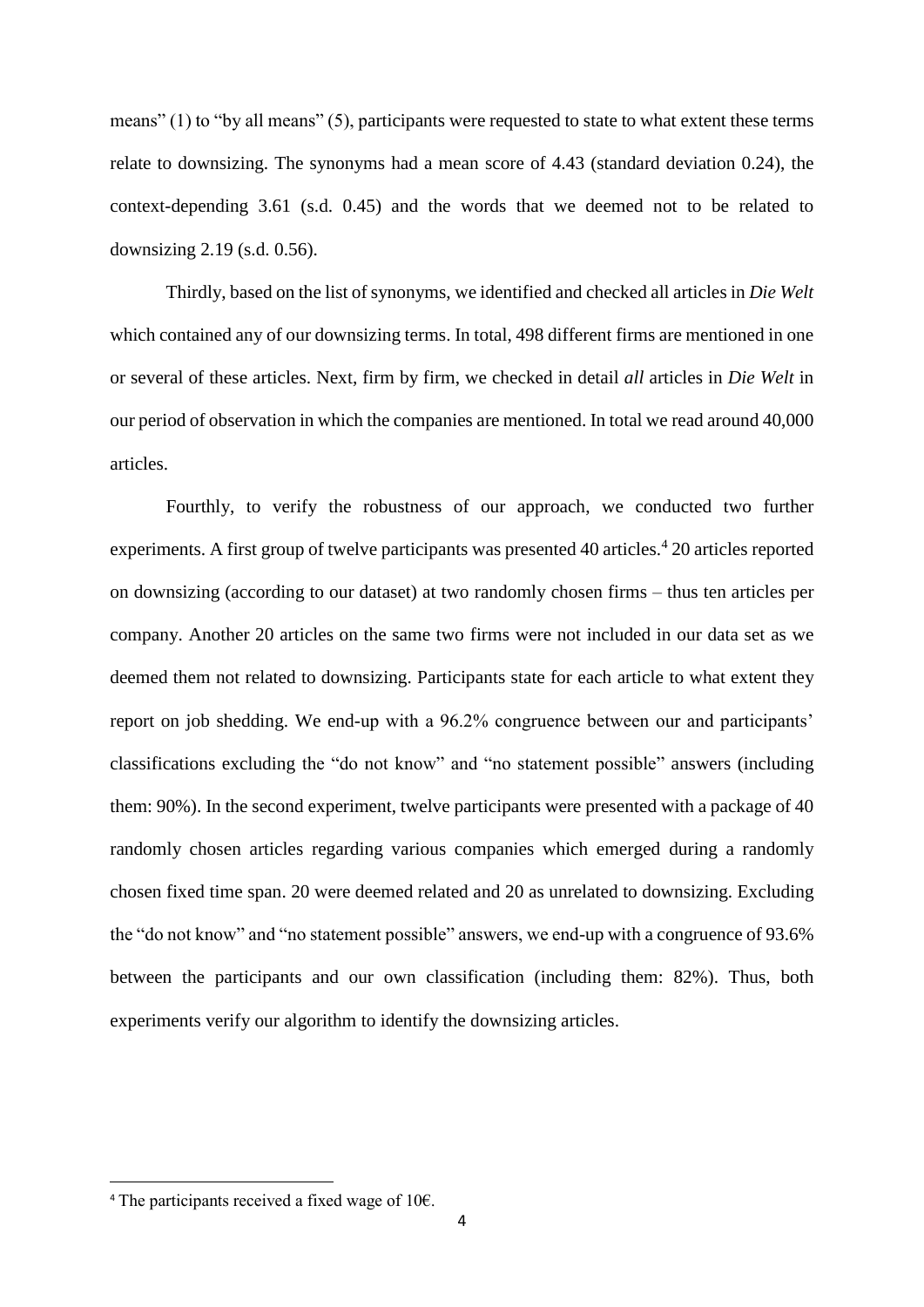For the identification of the upsizing articles, we used the same algorithm,<sup>5</sup> with one exception: we did not conduct the third and the forth experiment, as there are no reasons to believe that our algorithm works better for downsizing than for upsizing.

### **3. Results**

 $\overline{\phantom{a}}$ 

In total, we found 666 articles in *Die Welt* about upsizing, covering 112 companies. However, we found 7,065 articles about downsizing, covering 498 companies. Thus, there are 10.60 times as many articles reporting on negative employment news from companies compared to positive news. The asymmetric coverage about employment changes of firms is surprising, given that the economic situation in Germany improved over the period. The unemployment rate fell by 2%, the number of regular employees paying social insurance stayed constant (27.98 vs. 27.96 million). Interestingly, the monthly unemployment rate is positive correlated with the total number of articles per month reporting on downsizing (correlation coefficient: 0.293), while the quarterly employment growth rate and the total number of articles reporting on upsizing are almost uncorrelated (coefficient: -0.051).

One possible story explaining our result is that there are less jobs created in an upsizing event than jobs are getting lost in a downsizing event. Moreover, the data presented so far include also announcements of upsizing (downsizing) without real consequences and purely speculative reports. To control for this, we identified the total number of jobs created (shed) in each upsizing (downsizing) event. For most events, the total numbers are mentioned in *Die*  Welt. To be sure that this is the "correct" total number of affected jobs, we checked the reporting in other prestigious newspapers, in agency reports and with information from the *Amadeus* dataset from *Bureau van Dijk*. In case of doubts, we omitted all articles reporting about a particular event.

<sup>&</sup>lt;sup>5</sup> In the second experiment, the upsizing terms had an average score of 4.75 (s.d. 0.69), the contextdepending 3.95 (s.d. 1.06) and the terms not related to upsizing 1.95 (s.d. 0.98).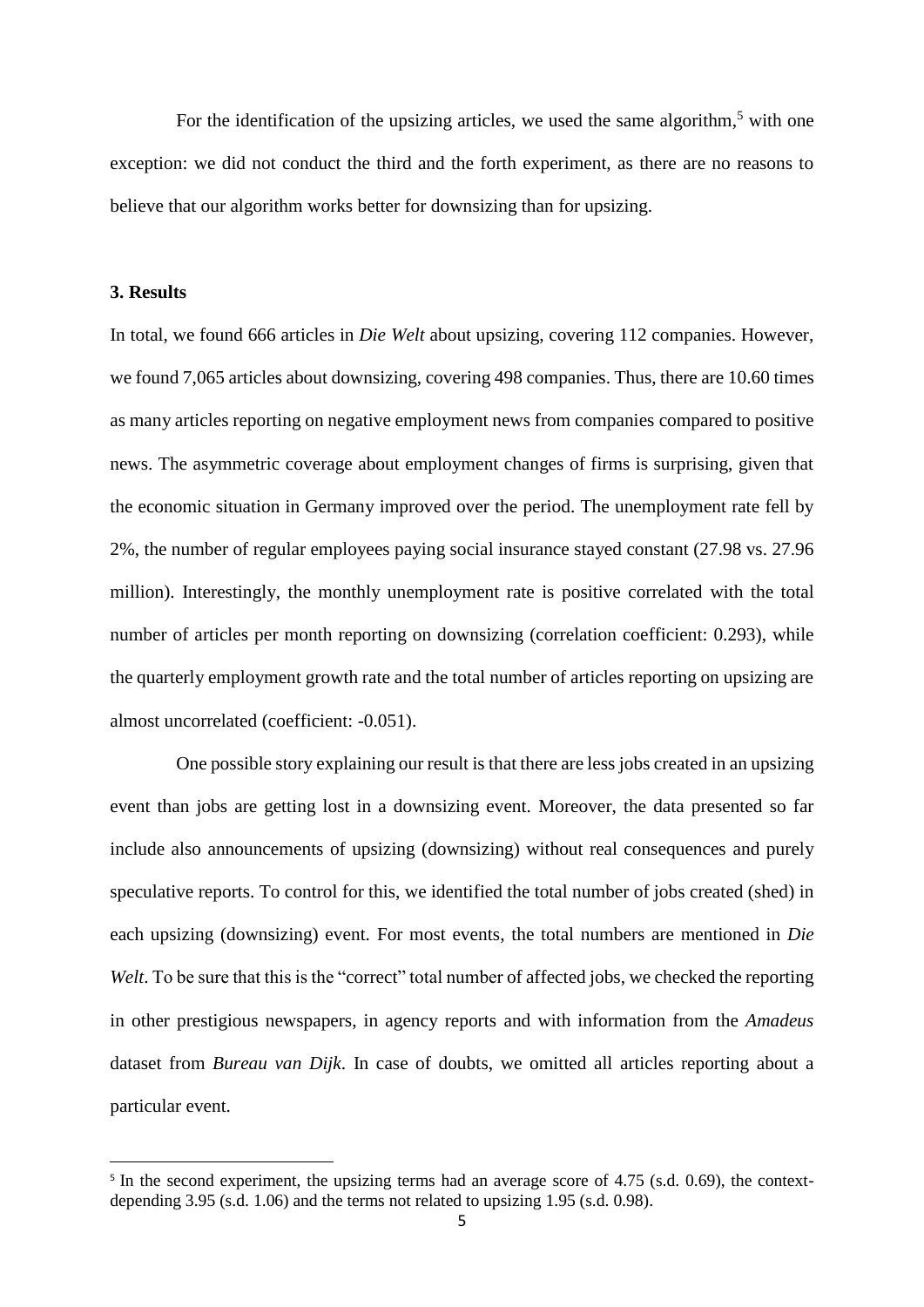We end-up with 452 articles on employment creation, reporting about 100 upsizing events and 5,394 articles about downsizing, reporting about 651 events. Thus, there are 11.93 times as many articles reporting on downsizing compared to upsizing. Upsizing firms create on average 1,484 (s.d. 3,525) jobs in each upsizing event. In comparison to that, the downsizing firms shed on average 824.64 (s.d. 2,070) jobs in each event. The difference in the total number of affected jobs is significant (two-sided t-test, p-value: 0.004). This implies that, on a per-job basis, the slant to downsizing increases to a factor greater than 20: upsizing firms get on average 4.52 articles in the newspaper for 1,483 jobs, while downsizing firms get 8.28 articles for 824 jobs.

To check how other newspapers report about positive and negative employment news from companies, we randomly selected five months from our period of observations and identified all articles about up- and downsizing in the six other German leading national quality newspapers. We used the same algorithm as for the initial data set.

We find that all quality newspapers report substantially more about downsizing than upsizing. Around ten times as many articles report on negative employment news compared to positive news in *Die Tageszeitung* (86 vs. 8) and *Frankfurter Rundschau* (129 vs. 13), seven times as much in the *Süddeutsche Zeitung* (144 vs. 21) and *Handelsblatt* (192 vs. 28) and five times as much in the *Frankfurter Allgemeine Zeitung* (150 vs. 30) and *Financial Times Deutschland* (210 vs. 40). While the different magnitudes between newspapers are interesting, these have to be taken with care, as the number of observations are quite low.

### **4. Conclusions**

We reviewed all articles reporting on up- and downsizing from companies in Germany over a period of almost eight years in one of the leading German newspapers, using experiments to test our selection criteria. We found a huge difference in coverage of job creation and job shedding: more than ten times as many articles report on negative employment news from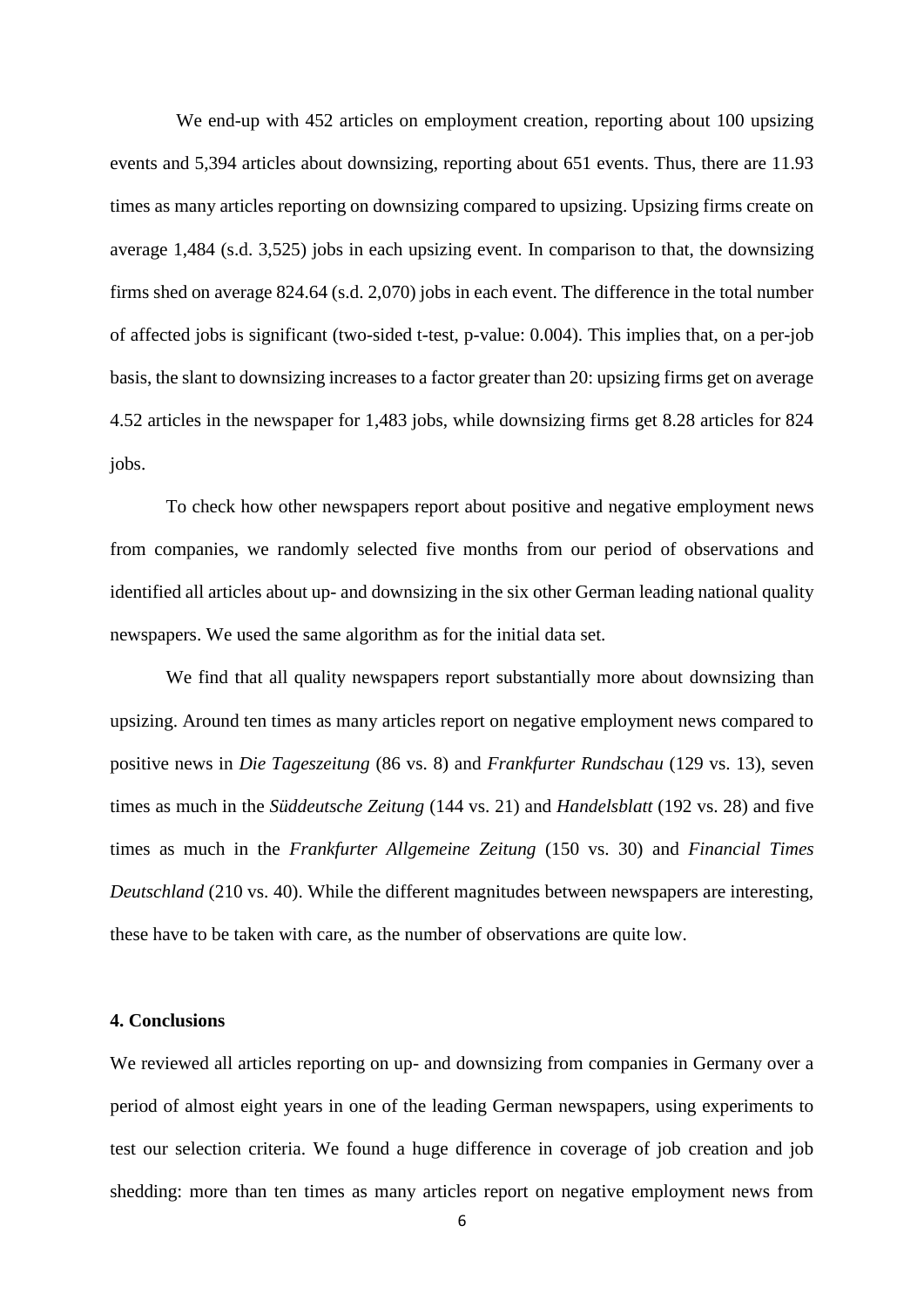companies compared to positive news. This is surprising given that the economic situation in Germany improved over the period. On a per-job basis, the slant to downsizing increases to a factor greater than 20. Additional tests for other newspapers (covering around 90% of the German newspaper market) indicate that these effects are similar in other newspapers.